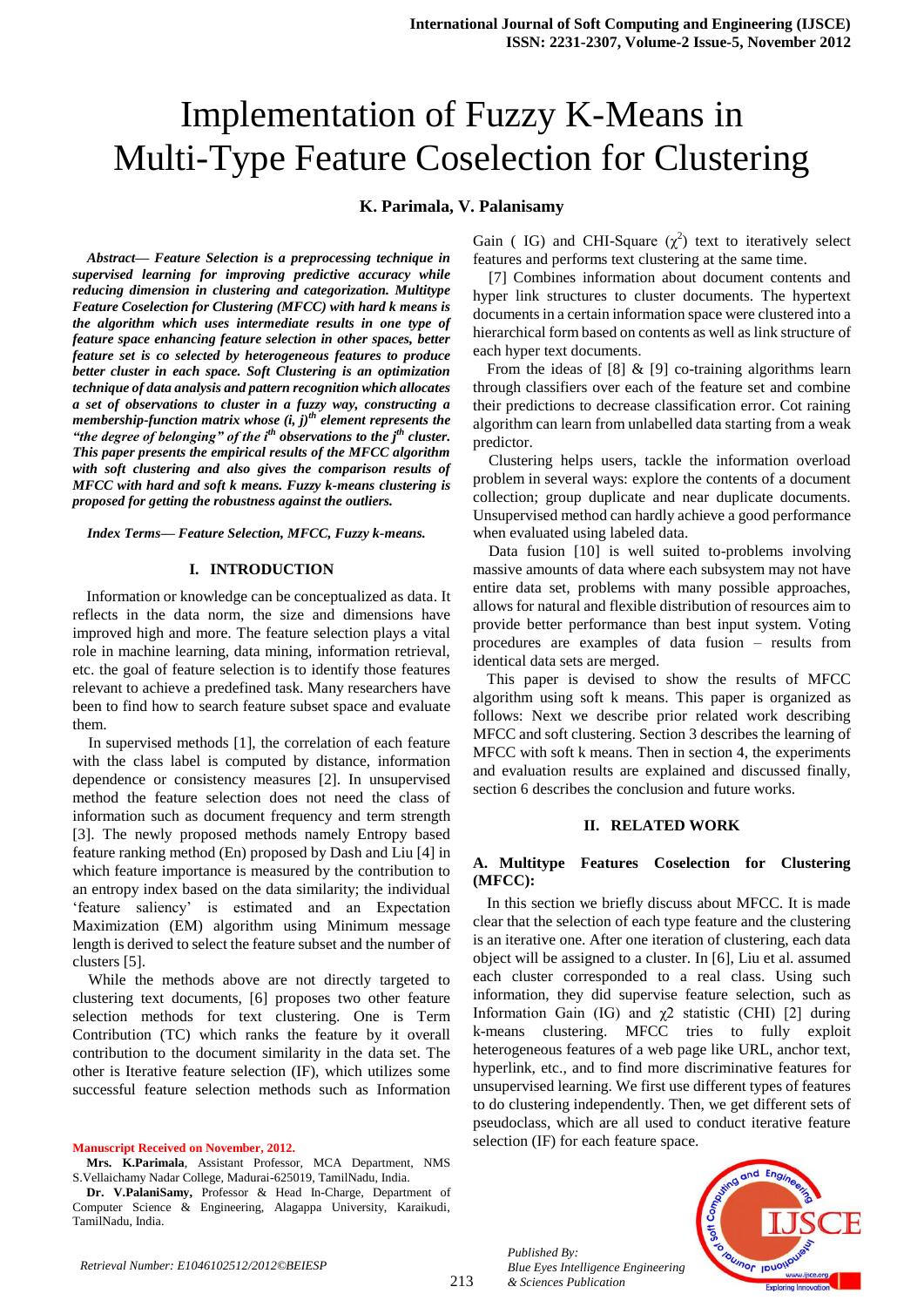After normal selection, some data fusion methods are used to conduct iterative feature selection (IF) for each feature space, i.e., feature coselection. In each iteration of clustering, the coselections in several spaces are conducted one by one after clustering results in different feature spaces have been achieved before any coselection. Thus, the sequence of coselection will not affect the final performance. The general idea of coselection for k-means clustering is described in  $fig-1$ .



**Fig.1. The basic idea of Multitype feature coselection.**

Suppose that we categorize data objects with M heterogeneous features into L clusters. Let  $fv_n$  be one dimension of the feature vector, icr<sub>i</sub> be the intermediate clustering results in the  $i<sup>th</sup>$  feature space, SF be the fusion function.

The pseudo algorithm is listed as follows:

Loop for N iterations of k-means clustering

{

 Loop for m feature spaces  $\left\{ \begin{array}{c} \end{array} \right\}$  Do clustering in feature space m } Loop for M feature spaces  $\left\{\begin{array}{ccc} \end{array}\right\}$ 

For feature space m, do feature selection using results in all feature spaces.

For  $(fv_n)$  one dimension of the feature vector in space m, a feature selection

score fss  $(fv_n, icr_i)$  is obtained by using

intermediate clustering results  $\mathit{icr}_i$  in feature space i.

Then a combined score fss ( $fv_n$ ) is achieved

by fusing the scores based on different result sets.

$$
fss(fv_n) = SF(fss(fv_n, icr_i))
$$
\n<sup>1</sup>

In the equation (1),  $fss(fv_n, icr_i)$  can be the value calculated by the selection function or rank among all features. The feature selection criteria, the six commonly used feature selection function mentioned in [2]:

| Function           | Mathematical form                                                                                                                             |
|--------------------|-----------------------------------------------------------------------------------------------------------------------------------------------|
| $IG(t_k, c_l)$     | $p(t_k, c_i)$ •log $\frac{p(t_k, c_i)}{p(c_i)$ • $p(t_i)}$<br>$+p(\overline{t_k},c_i)$ •log $\frac{p(t_k,c_i)}{p(c_i)$ • $p(\overline{t_k})}$ |
| $\chi^2(t_k, c_l)$ | $N \cdot (p(t_k, c_i) \cdot p(t_k, c_i) - p(t_k, c_i) \cdot p(t_k, c_i))^2$<br>$p(t_i) \cdot p(t_i) \cdot p(c_i) \cdot p(c_i)$                |
| $CC(t_k, c_i)$     | $\sqrt{N}\cdot(p(t_k, c_i)\cdot p(t_k, c_i) - p(t_k, c_i)\cdot p(t_k, c_i))$<br>$\sqrt{p(t_n) \cdot p(t_n) \cdot p(c_n) \cdot p(c_n)}$        |
| $RS(t_k, c_i)$     | $\log \frac{p(t_k \mid c_i) + d}{p(t_k \mid c_i) + d}$                                                                                        |
| $OR(t_k, c_i)$     | $p(t_k   c_i) \cdot (1 - p(t_k   c_i))$<br>$(1-p(t_{k}   c_{i}))\cdot p(t_{k}   c_{i})$                                                       |
| $GSS(t_k, c_i)$    | $p(t_k, c_i) \cdot p(t_k, c_i) - p(t_k, c_i) \cdot p(t_k, c_i)$                                                                               |

**Table-1 Feature Selection Functions.**

Depending on the choices of fss and SF, we obtain five fusion models including voting, average value, max value, average rank, and max rank. The equations are listed as follows:

| $MaxRank(Rank(f_{vn})) = arg max(Rank(fvn,icr_i))$      |  |  |
|---------------------------------------------------------|--|--|
| AverageRank(Rank(fvn))=(ΣRank(fvn,icr <sub>i</sub> ))/M |  |  |
| $Voting(val(fvn)) = \Sigma vote(fvn,icri)$              |  |  |
| Vote(fvn,icri)={0 val(fvn,icri) <st< td=""></st<>       |  |  |
| $1$ val(fvn, icri) $>=$ st                              |  |  |
| Average(val(fvn))= Σ val(fvn,icri)/M                    |  |  |
| $Max(val(fvn)) = arg max(val(fvn,icri))$                |  |  |
|                                                         |  |  |

## **Table-2 Fusion Models**

In the above equation,  $val(fv_n, icr_i)$  is the value calculated by selection function, *RANK(fv<sub>n</sub>,icr<sub>i</sub>)* is the rank of  $f_{v_n}$  in the whole feature list ordered by  $val(fv_n, icr_i)$ , and st is the threshold of feature selection. After feature coselection, objects will be reassigned, features will be reselected, and the pseudoclass-based selection score will be recombined in the next iteration. Finally, the iterative clustering and feature coselection are well integrated.

In each of the iterations, the whole feature space should be reconsidered. The reason is that our method can help in finding more effective features through a mutual reinforcement process. Properly selected features will help clustering and vice-versa. That is to say, some discriminative features will not be found until late in the clustering phase. This can be proved by empirical results.

# *B. Soft Clustering*

*Published By:*

*& Sciences Publication* 

The fuzzy or soft clustering is a method of data analysis and pattern recognition which allocates a set of observations to clusters in a "fuzzy way", more formally, constructs a membership function matrix whose  $(i,j)$ <sup>th</sup> element represents "the degree of belonging or membership" of the  $i<sup>th</sup>$ observation to the  $j<sup>th</sup>$  cluster:

- 1. Make initial guesses for the means  $m_1, m_2, m_3, \ldots, m_k$ .
- 2. Until there are no changes in any mean:

*Blue Eyes Intelligence Engineering* 

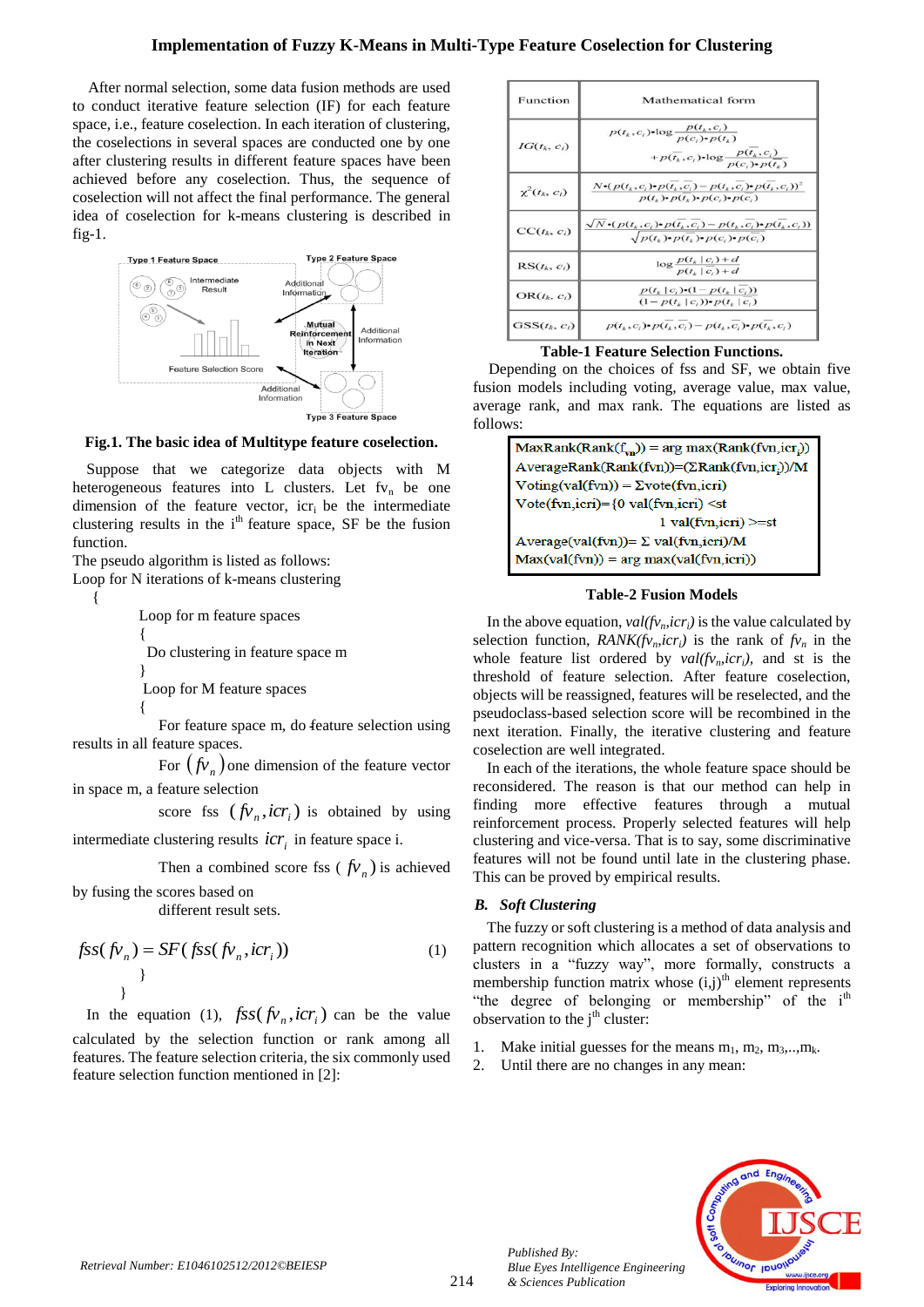Use the estimated means to find the degree of membership U(i,j) of  $x_i$  in cluster j; for example, if  $A(i,j)=exp(-|x_i|)$ -m<sub>j</sub><sup>2</sup>) one might use U(i,j)=a(i,j)/sum<sub>j</sub> a(i,j).

 $\bullet$  For  $i = 1$  to k

Repeat  $m_i$  with fuzzy mean of all examples for cluster j...

$$
m_j = \frac{\sum u(i,j)^2. x_i}{\sum u(i,j)^2}
$$

end-For.

end-Until.

We can define many fuzzy rules to verify or classify the existence of term or query in each document. One such generalized if-then-form of rule is,

 $R^k$ : IF  $x_i^k$  is  $X_i^k$  AND  $x_n^k$  is  $X_n^k$ 

THEN y is  $Y^k$ 

where in  $X_i^k$ ,  $i = 1..n$  and  $k = 1..N$ , n is clusters and N is terms.

We define a fuzzy distance which allow us to classify the set of vectors $\{x_1,...,x_m\}$  into n classes  $a_i$ ,  $i = 1...n$ .

Each vector means the number of occurrences of a term in each document, i.e., there are vectors  $x_i = \{x_{ii}\}\$ ,  $i = 1..n$ , where xij means number of times that terms appears on document j.

Fuzzy generalization of F(V,C) is obtained by involvement of the membership with an exponent  $\Phi$ , hence

$$
F_x(V,C) = \sum_{i=1}^{n} \sum_{c=1}^{k} V_{ic}^{\phi} d_{ic}^{2}
$$
 (2)

To be minimized under conditions-mutually exclusive, jointly exhaustive and non-empty continuous class instead of all-or-none membership. The exponent  $\Phi$  is chosen in advance from  $[1,\alpha)$ . It determines the degree of fuzziness of the solution with the lowest meaningful value,  $\Phi=1$ , the solution of

$$
F_x(V,C) = \sum_{i=1}^{n} \sum_{c=1}^{k} V_{ic}^{\Phi} d_{ic}^2
$$

is a hard partition, i.e., the result is not fuzzy at all. As Ф approaches α, the solution approaches its maximum degree of fuzziness, with  $V_{ic} = 1/k$  for each pair of i and c.

By their nature, continuous classes should provide better representation of outliers or typical individuals than discontinuous class. Fuzzy k means for instance, will indeed give intermediate memberships to outliers.

# **III. PROPOSED WORK**

#### **A. FUZZY k means in MFCC**

In this paper we present a method to build a clustering system that merges MFCC with fuzziness. The general idea for modification is based on the coselection and fuzziness "the degree of belongingness", of fuzzy k-means clustering algorithm; MFCC reduces the noise feature effectively by and improved further performance. The modified MFCC got the idea from the fuzzy generalization, where we get intermediate membership to the noise features. So that the selection score for the modified MFCC will be as,

$$
\text{fss}(V_n, \text{icr}_j) = \mathbf{SF} \text{ (fss)} \sum_{i=1}^{n} \sum_{c=1}^{k} V_{ic}^{\Phi} d_{ic}^2, \text{icr}_j \text{)} \tag{3}
$$

where as,

 SF – selection function to fuse the feature space selection (or, the intermediate clustering)

 FSS – feature selection score to select best center point (or, mean) from the specified feature space.

 $V_{ic}$  - the membership of class,  $x_i$  document present with c centre in jth feature space.

 $d_{ic}$  - distance of the  $x_i$  to the centre of feature space.

 $icr_i$  - intermediate clustering of jth iteration.

Ф - Fuzzy ratio variance.

In the equation (3) fss  $(V_n, icr_i)$  can be the value calculated by the selection function or the rank among all features. Depending on the values of  $V_i^{\phi} d_i^2$ , the documents are clustered and features to different classes. And according to the values of fss  $\&$  SF, five fusion models are obtained. After feature coselection, the objects are rearranged, features will be reselected and the pseudoclass –based selection score will be recombined for next iteration.

#### **B. Experiments & Results:**

The soft MFCC proposed in the paper has \been fully implement and evaluated with extensive experimentation; this section presents the details of implementation, data set and text results

#### *Evaluation metrics:*

A number of metrics used in feature selection and clustering are evaluated and measures for categorization effectiveness. We use the best recall k precision metrics. Such measures are F-measure and time precision in each fss criteria.

F-measure is calculated by the harmonic mean of vocabulary terms  $(P)$  and total terms $(R)$ . Each fss criteria define the P & R terms.

We also use accuracy in the paper as a measure. Accuracy is computed as the ration of correctly classified testing documents to the total number of testing documents. Of course, all these performance metrics are computed for each category separately (i.e.) we apply all the testing documents to each fss criteria to compute P, R, f1, and accuracy for each fss criteria.

# **C. Experiment Results:**

The experimental evaluation was performed on testdata data set. Here we can explain and results on testdata dataset. The testdata contains almost 255 articles, evenly distributed on 10 categories. Further each article can be assigned to one/more category. In our experiments, following the MFCC, we ran a test on categories, which are the categories having highest number of documents.

Fuzzy k-means/soft clustering with MFCC is verified with test data database (Table  $-1$ ). It contains feature classes of HTML, text files, word documents, jpeg files, user logs, etc.

**Table – 1. Feature Classes of test database.**

| Classes    | No of     | Related | Total term |
|------------|-----------|---------|------------|
|            | documents | terms   | frequency  |
| ASP        |           | 22      | 23         |
| <b>CSS</b> | 10        | 1439    | 6771       |



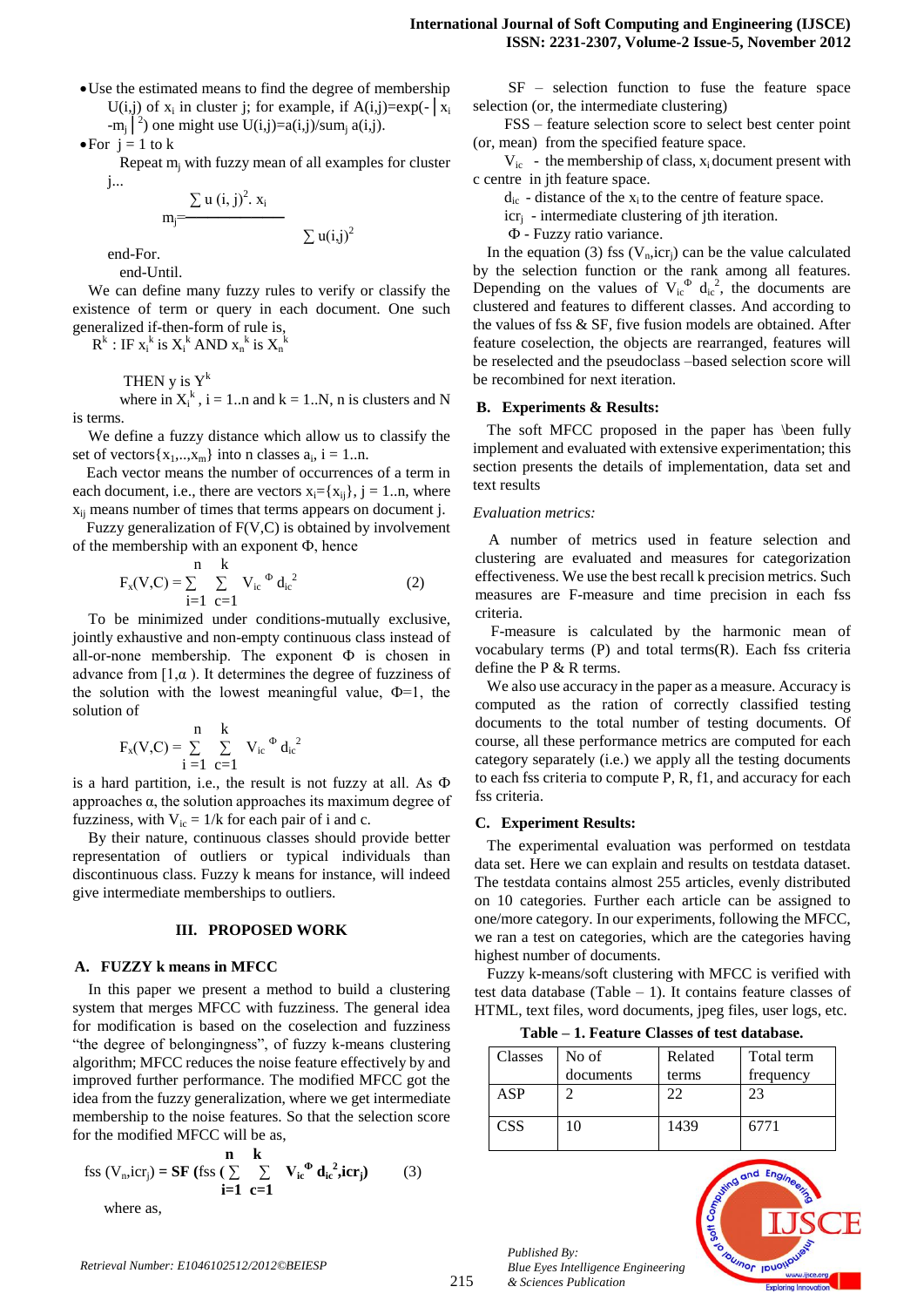# **Implementation of Fuzzy K-Means in Multi-Type Feature Coselection for Clustering**

| Gif  | 144 | 975    | 976    |
|------|-----|--------|--------|
| Html | 25  | 14210  | 63392  |
| Jpeg | 18  | 3554   | 3659   |
| Js   | 19  | 4935   | 38415  |
| Pdf  | 5   | 249229 | 398036 |
| Php  | 10  | 1670   | 4644   |
| Png  | 9   | 245    | 245    |
| Ppt  | 13  | 193505 | 208541 |

MFCC algorithm clusters the dataset according to the query term. TF-IDF is calculated and the following result is got for CHI-square, correlation coefficient, GSS coefficient, Information gain for each feature class.

The fuzzy K-means or soft clustering works in the concept of "degree of belongingness". In soft clustering each

document gets into single cluster with its maximum degree of fuzziness (refer fig  $-2$ ).





The following (table  $-2$ ) lists not the selection function  $$ such as IG, CHI-square, correlation coefficient and GSS coefficient results for the fuzzy value and accuracy value and the time to calculate fss. As the accuracy value lineates or increases the time gets reduced.

|                   | Selection<br>Function | Time             |
|-------------------|-----------------------|------------------|
| Fuzzy Value $= 0$ | <b>IG</b>             | 16ms             |
| $Accuracy = 0.1$  | <b>CHI</b>            | 156 ms           |
|                   | CC                    | 0 <sub>ms</sub>  |
|                   | <b>GSS</b>            | 0 <sub>ms</sub>  |
|                   | <b>IG</b>             | 15 <sub>ms</sub> |
| Fuzzy Value $= 1$ | <b>CHI</b>            | 0 <sub>ms</sub>  |
| $Accuracy = 0.1$  | CC                    | 16ms             |
|                   | <b>GSS</b>            | 0 <sub>ms</sub>  |
| Fuzzy Value $=$   | IG.                   | Oms              |

# **Table – 2. Fuzzy k-means MFCC**

| $\Omega$          | Hl  | 0 <sub>ms</sub> |
|-------------------|-----|-----------------|
| $Accuracy = 0.05$ | CC  | 0 <sub>ms</sub> |
|                   | GSS | 0 <sub>ms</sub> |

The testdata database is verified with hard k-means MFCC. The result is shown in fig-3; the hard k-means clusters the classification into two clusters according to the query.



# **Fig – 3. Hard k-means**

The hard k-means and fuzzy k-means shows the results more or less similar, they differ in time factor, soft k-means works in less timing than hard k-means (table - 3).

| Table – 3. Comparison of fuzzy k-means and hard |  |  |  |  |
|-------------------------------------------------|--|--|--|--|
| k-means                                         |  |  |  |  |

| Fuzzy k-means                                                                          | Hard K-means                                                                                                                                   |                                          |  |  |
|----------------------------------------------------------------------------------------|------------------------------------------------------------------------------------------------------------------------------------------------|------------------------------------------|--|--|
|                                                                                        | 2                                                                                                                                              | No. of clusters                          |  |  |
| $Ig = 0.3$ , 0ms<br>$Chi = 3.6$ , 0 $ms$<br>$Cc = 3.2$ , 0 $ms$<br>$Gss = 0.2$ , $0ms$ | $Ig = 7.27073772$ ,<br>31 <sub>ms</sub><br>$Chi = 7.2707372.$<br>16ms<br>$Cc = 11.693763$ ,<br>31 <sub>ms</sub><br>$Gss = 3.6349692$ ,<br>16ms | K value & time for<br>selection function |  |  |
|                                                                                        |                                                                                                                                                |                                          |  |  |

The soft clustering shows better result than hard k-means clustering. Even though the two clusters show the same result, they differ in time factor (fig  $-4$ )



**Fig – 4. Comparison of Fuzzy k-means & Hard k-means**